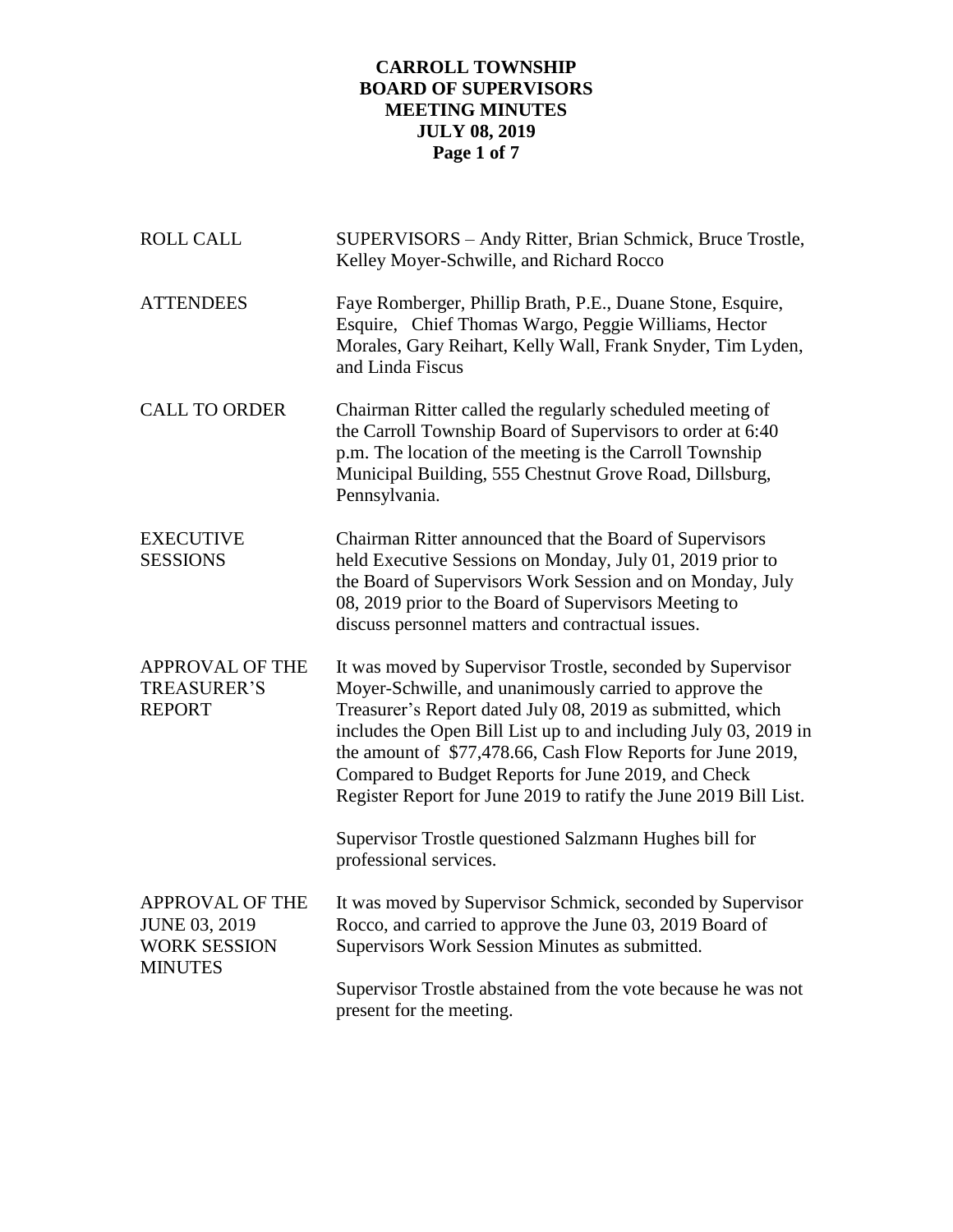# **CARROLL TOWNSHIP BOARD OF SUPERVISORS MEETING MINUTES JULY 08, 2019 Page 2 of 7**

| <b>APPROVAL OF THE</b><br><b>JUNE 10, 2019</b><br><b>MINUTES</b>                                    | It was moved by Chairman Ritter, seconded by Supervisor<br>Rocco, and carried to approve the June 10, 2019 Board of<br>Supervisors Meeting Minutes as submitted.                                                                                                                                                                                                                                                                                                                                                                                                        |
|-----------------------------------------------------------------------------------------------------|-------------------------------------------------------------------------------------------------------------------------------------------------------------------------------------------------------------------------------------------------------------------------------------------------------------------------------------------------------------------------------------------------------------------------------------------------------------------------------------------------------------------------------------------------------------------------|
|                                                                                                     | Supervisors Trostle and Moyer-Schwille abstained from the<br>vote because they were not present for the meeting.                                                                                                                                                                                                                                                                                                                                                                                                                                                        |
| <b>FIRE REPORTS</b>                                                                                 | Hector Morales, Assistant Chief, presented the Northern York<br>County Fire Rescue Report for June 2019.<br>Supervisor Schmick asked what equipment is already lettered.                                                                                                                                                                                                                                                                                                                                                                                                |
| PUBLIC COMMENT                                                                                      | Chairman Ritter asked for public comment.                                                                                                                                                                                                                                                                                                                                                                                                                                                                                                                               |
|                                                                                                     | Tim Lyden $-19$ Jennifer Lane $-$ stated he is here tonight to get<br>an update on the repairs to Jennifer Lane. When will the letter<br>be going out to Mr. Petrone concerning this matter?                                                                                                                                                                                                                                                                                                                                                                            |
|                                                                                                     | Phillip Brath, Township Engineer, stated that he is meeting<br>with Mr. Petrone tomorrow to walk the road and mark up the<br>areas that need to be repaired.                                                                                                                                                                                                                                                                                                                                                                                                            |
|                                                                                                     | Frank Snyder $-5$ Jennifer Lane $-$ wanted to make sure he<br>would be getting the punch list that was promised last Monday<br>night by Wednesday. Mr. Snyder wanted to know when the<br>new punch list will be available. Would he have it by<br>Wednesday or Thursday?                                                                                                                                                                                                                                                                                                |
|                                                                                                     | Phillip Brath, Township Engineer, stated that a new punch list<br>will be created after walking the road tomorrow. The current<br>punch list is over two years old. Mr. Brath thought he would<br>have the new punch list available by Wednesday or Thursday.                                                                                                                                                                                                                                                                                                           |
| <b>AWARD THE</b><br><b>CHESTNUT</b><br><b>HOLLOW</b><br><b>DETENTION POND</b><br><b>REPAIRS BID</b> | It was moved by Supervisors Schmick, seconded by Chairman<br>Ritter, and unanimously carried to award the bid for the<br>Chestnut Hollow detention pond repairs to MacMor in the<br>amount of \$77,443.00 which is minus the 101 AA1 Clean<br>Existing RCP Pipe of \$1,330.00. \$34,894.84 will be paid out<br>of the Chestnut Hollow Escrow Account, and the remaining<br>monies from the General Fund Line Item 01-446-316 MS4<br>Project \$42,548.16. We will be reimbursed from York County<br>Stormwater Consortium Funding Grant in the amount of<br>\$22,000.00. |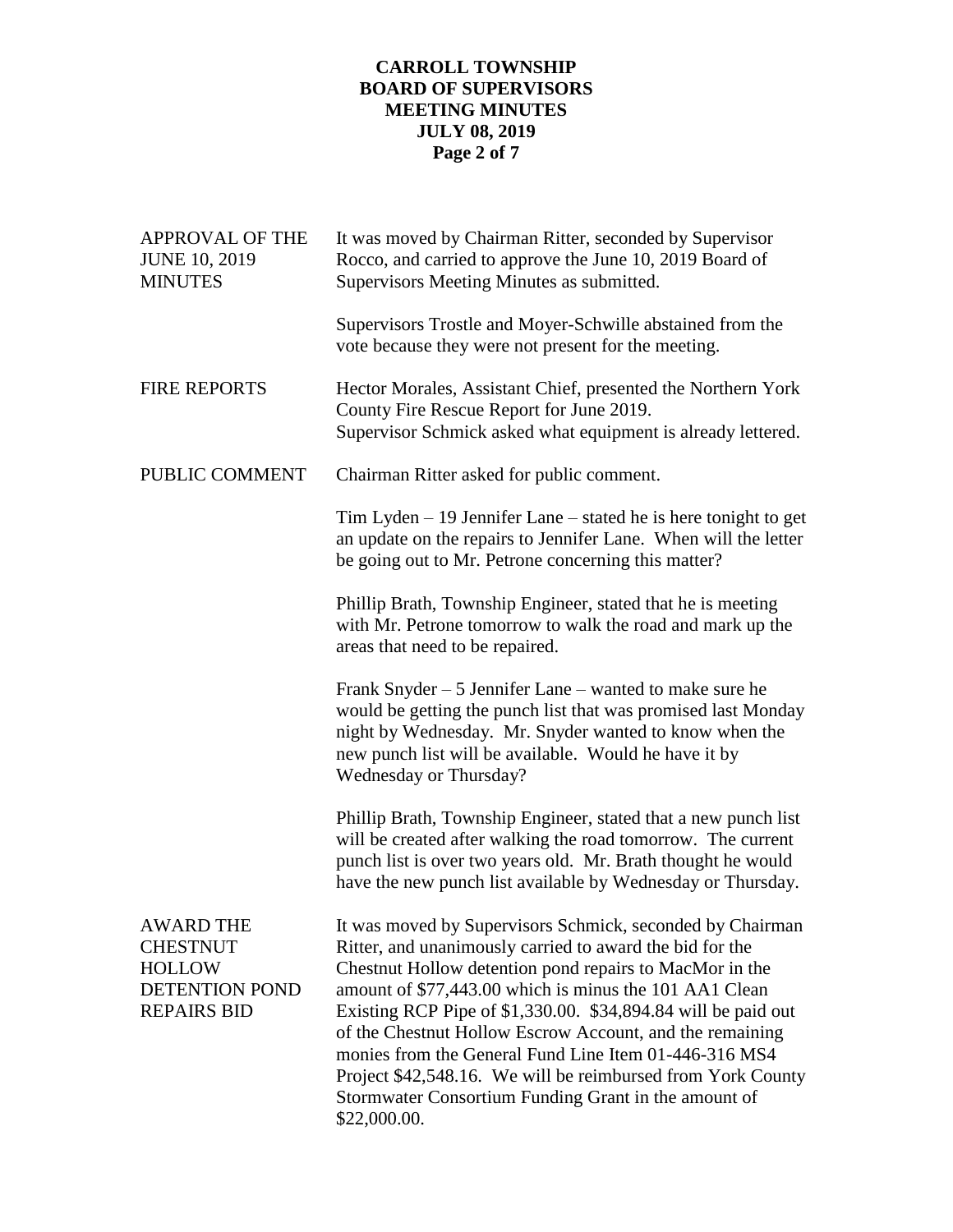## **CARROLL TOWNSHIP BOARD OF SUPERVISORS MEETING MINUTES JULY 08, 2019 Page 3 of 7**

| PRELIMINARY<br><b>PLANS FOR</b><br><b>FIELDSTONE CREST</b><br><b>TIME EXTENSION</b>   | It was moved by Supervisor Trostle, seconded by Supervisor<br>Rocco, and unanimously carried to accept the time extension<br>for the review of the Preliminary Subdivision Plans for<br>Fieldstone Crest – Harry H. Fox, Jr. – 29 Lots until September<br>29, 2019.                                                                                                                                                                                                                                                                                                                                                                                                                                                                                                                                                                                |
|---------------------------------------------------------------------------------------|----------------------------------------------------------------------------------------------------------------------------------------------------------------------------------------------------------------------------------------------------------------------------------------------------------------------------------------------------------------------------------------------------------------------------------------------------------------------------------------------------------------------------------------------------------------------------------------------------------------------------------------------------------------------------------------------------------------------------------------------------------------------------------------------------------------------------------------------------|
| <b>DECLARATION OF</b><br>CONSOLIDATION<br>OF LOTS FOR<br><b>DOMINIC DEPALMA</b>       | It was moved by Supervisor Moyer-Schwille, seconded by<br>Supervisor Schmick, and unanimously carried to approve<br>the Declaration of Consolidation of Previously Subdivided<br>Lots request for Dominic John DePalma for two parcels<br>comprised with the address of 29 Tannery Road known as Tax<br>Parcel No. 20000NC00126A000000 and Tax Parcel No.<br>20000NC00126B000000 as shown on a certain<br>Preliminary/Final Subdivision Plan for Harmony Estates,<br>prepared by Hoover Engineering Services, Inc., dated May 28,<br>1998, recorded July 14, 1998 in the office of the Recorder of<br>Deeds in and for York County, Pennsylvania in Plan Book PP,<br>Page 566 to consolidate and combine the lots into a single lot.                                                                                                               |
| <b>WINDY HEIGHTS</b><br>PHASE III BLASTING<br><b>WAIVER REQUEST</b><br><b>GRANTED</b> | It was moved by Supervisor Schmick, seconded by Supervisor,<br>Trostle, and carried to grant the Windy Heights Phase III<br>Blasting Waiver Request with the following conditions as<br>listed in Phillip W. Brath, P. E comment letter dated July 2,<br>2019:                                                                                                                                                                                                                                                                                                                                                                                                                                                                                                                                                                                     |
|                                                                                       | Both the intensity of blasting and the limits of blasting on<br>1.<br>the project shall be minimized.                                                                                                                                                                                                                                                                                                                                                                                                                                                                                                                                                                                                                                                                                                                                              |
|                                                                                       | Blasting is limited to the specific areas shown on the<br>2.<br>"Blasting Plan" included with the waiver and no others.<br>This waiver authorizes blasting in an initial area to be<br>approved by the Township Engineer and Zoning Officer.<br>Provided the blasting is satisfactory to the Township in<br>this area, blasting may be authorized in writing by the<br>Township Engineer in subsequent areas. Subsequent<br>blasting may not occur without the written authorization<br>of the Township Engineer. If the blasting is not<br>satisfactory, the methods of blasting or the limits of<br>blasting shall be modified to the Township Engineer's<br>satisfaction to compensate for the unsatisfactory results.<br>Blasting that is not satisfactory includes blasting that<br>produces flyrock, overbreak beyond reasonable limits, air |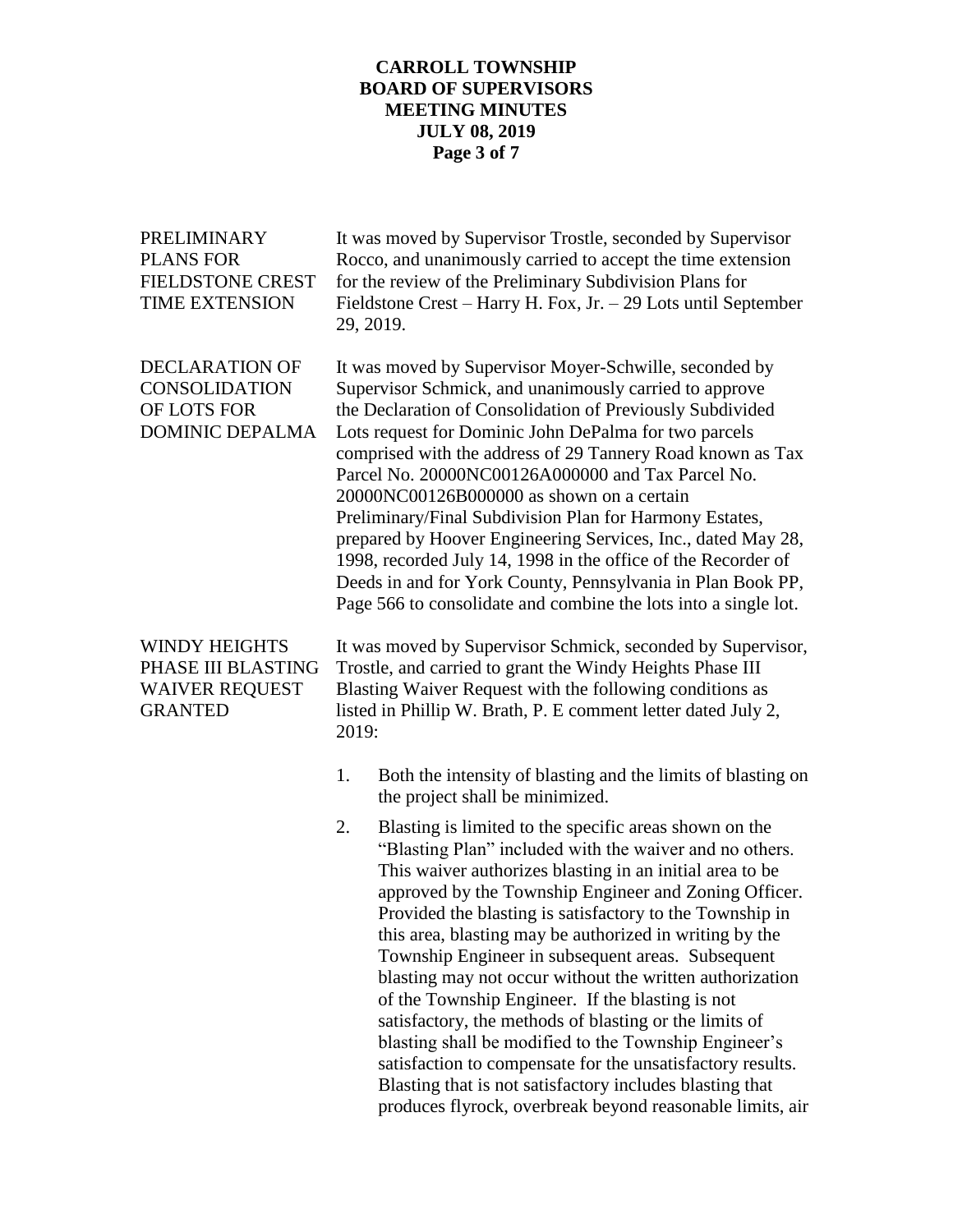### **CARROLL TOWNSHIP BOARD OF SUPERVISORS MEETING MINUTES JULY 08, 2019 Page 4 of 7**

# WAIVER REQUEST

WINDY HEIGHTS blast and/or vibration beyond State regulation, and lifting PHASE III BLASTING of the ground beyond reasonable limits.

- GRANTED 3. Contractor is responsible for blasting in a safe manner CONTINUES without damage to adjoining property, and shall take all reasonable safety precautions including but not limited to temporary closure of Old York Road during actual blasting in the vicinity.
	- 4. The Contractor shall perform a preblast survey to determine and document the condition of adjacent structures, utilities, wells, buried cables, and other features in accordance with DEP requirements. A copy of the preblast survey, including pictures, shall be given to the Township upon request.
	- 5. Air blast and vibrations shall be monitored and permanently recorded for each blast, with a copy provided to the Township upon request.
	- 6. Controlled blasting methods shall be used and Contractor shall adjust blasting methods based upon the actual field results achieved, to minimize air blast, overbreak, lifting of surface, vibration, and flyrock.
	- 7. All areas of road subgrade and sidewalk disturbed by blasting shall be over excavated and compacted according to Township specifications. Activity shall comply with PennDOT section 203.3 for all excavation within proposed right-of-ways
	- 8. All areas of overbreak must be excavated and filled with compacted backfill according to Township standards. If overbreak occurs, the contractor shall immediately adjust its procedures to prevent any further overbreak. The contractor is responsible for excavation to a solid vertical surface which is to be verified by the Township prior to start of backfilling.
	- 9. Provide the Township with a minimum of 48 hours notice prior to the day of blasting.
	- 10. Blasting shall be limited to the hours of 8am to 4pm, Monday through Friday.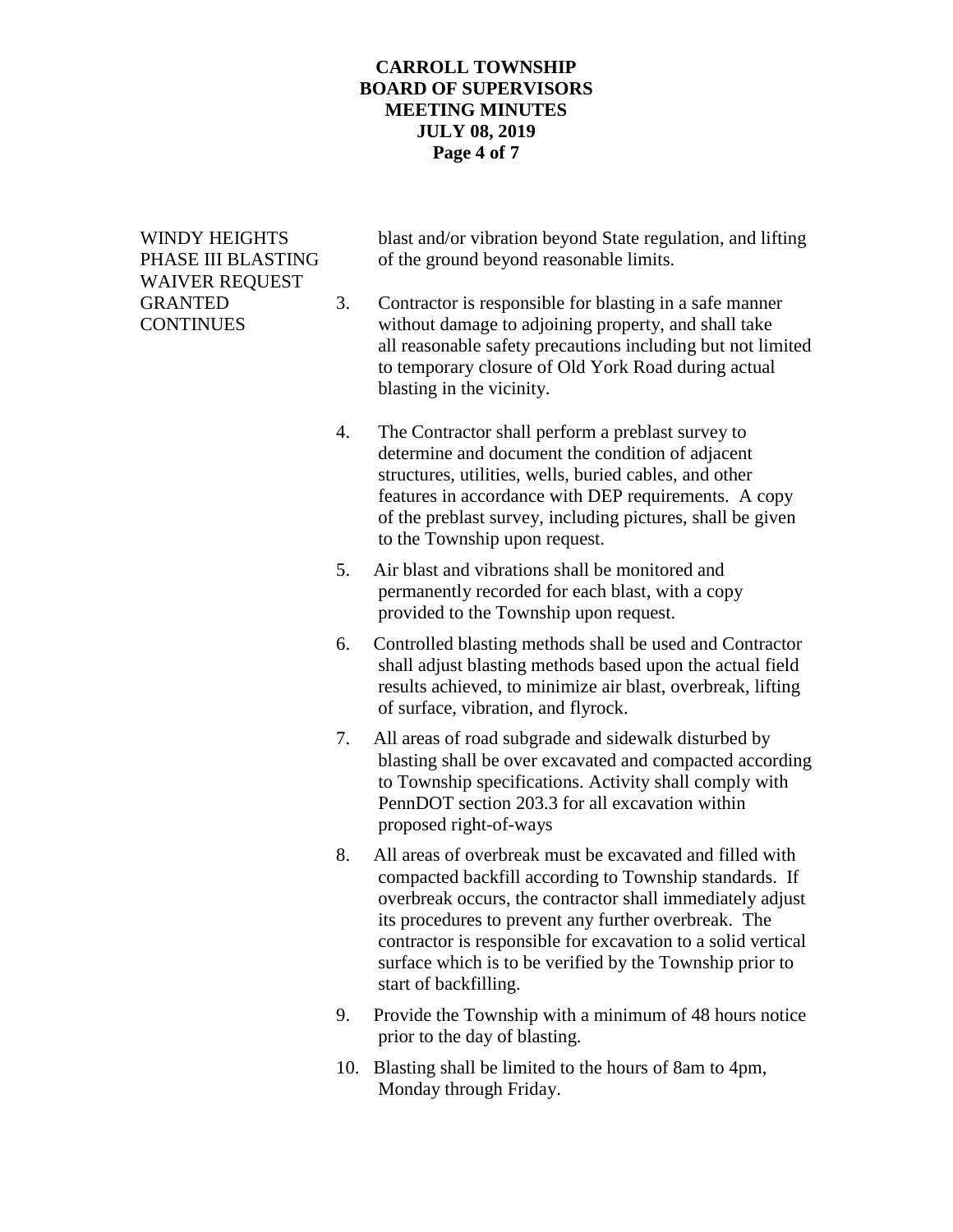## **CARROLL TOWNSHIP BOARD OF SUPERVISORS MEETING MINUTES JULY 08, 2019 Page 5 of 7**

| <b>WINDY HEIGHTS</b><br>PHASE III BLASTING<br><b>WAIVER REQUEST</b><br><b>GRANTED</b><br><b>CONTINUES</b> | 11.<br>In accepting this waiver the applicant acknowledges and<br>agrees that approval of this waiver, and compliance by<br>the Applicant with the conditions of this waiver shall not<br>relieve the Applicant of its responsibility or liability for<br>the safety of persons and property. Further, the Applicant<br>agrees to indemnify and hold harmless the Township<br>from any and all claims, present and future, associated<br>with this work. |
|-----------------------------------------------------------------------------------------------------------|----------------------------------------------------------------------------------------------------------------------------------------------------------------------------------------------------------------------------------------------------------------------------------------------------------------------------------------------------------------------------------------------------------------------------------------------------------|
|                                                                                                           | Supervisor Moyer-Schwille voted no.                                                                                                                                                                                                                                                                                                                                                                                                                      |
|                                                                                                           | Supervisor Moyer-Schwille questioned what happens if homes<br>in Windy Heights Phase I or II would get broken windows or<br>cracked walls from the blasting. She also questioned about the<br>residents in the Carroll Crossing Development if they would<br>receive damage from the blasting.                                                                                                                                                           |
| <b>SOLICITOR</b><br><b>COMMENTS</b>                                                                       | Duane Stone, Township Solicitor, asked the Board for an<br>Executive Session to review the Police Contract before the end<br>of the month. He was hoping for some time this week.                                                                                                                                                                                                                                                                        |
| <b>OLD BUSINESS</b>                                                                                       | Supervisor Moyer-Schwille asked why the U.S. Rt. 15 and<br>Golf Course road intersection is not on the Agenda for tonight.<br>She thought it was to be on the agenda to grant permission to<br>Phillip Brath to write a letter to PennDOT concerning this<br>intersection.                                                                                                                                                                               |
|                                                                                                           | The Board of Supervisors agreed that this matter was to be<br>placed on the August 5, 2019 Board of Supervisor Work<br>Session Agenda to be discussed further. Phillip Brath is to<br>write a sample letter to PennDOT with our recommendations<br>for this meeting.                                                                                                                                                                                     |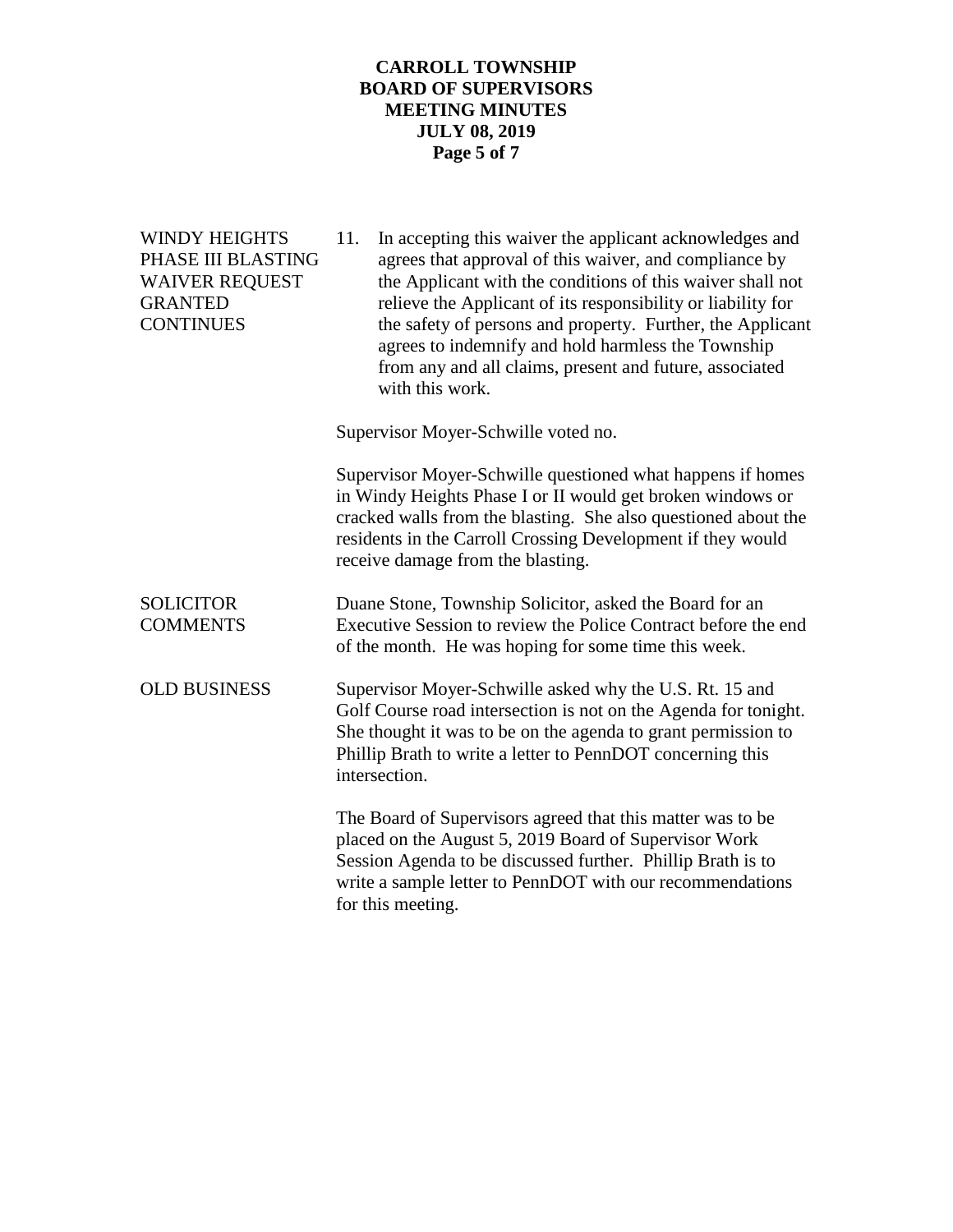## **CARROLL TOWNSHIP BOARD OF SUPERVISORS MEETING MINUTES JULY 08, 2019 Page 6 of 7**

| <b>FRANKLINTOWN</b><br><b>BOROUGH</b><br>POLICE SERVICE<br><b>CONTRACT</b><br>$2020 - 2022$ | It was moved by Supervisor Trostle, seconded by Supervisor<br>Schmick, and unanimously carried to enter into the three year<br>Police Service Contract with Franklintown Borough from<br>January 01, 2020 to December 31, 2022. The following will be<br>the charges during this contract period: |
|---------------------------------------------------------------------------------------------|---------------------------------------------------------------------------------------------------------------------------------------------------------------------------------------------------------------------------------------------------------------------------------------------------|
|                                                                                             | 1.<br>For police services rendered in the calendar year 2020 the<br>contract is for 45 minutes per day and pay the Township<br>of Carroll at the rate of \$89.27 per hour in the amount of<br>\$24,437.66.                                                                                        |
|                                                                                             | 2.<br>For police services rendered in the calendar year 2021 the<br>contract is for 45 minutes per day and pay the Township<br>of Carroll at the rate of \$91.95 per hour in the amount of<br>\$25,171.31.                                                                                        |
|                                                                                             | 3.<br>For police services rendered in the calendar year 2022 the<br>contract is for 45 minutes per day and pay the Township<br>of Carroll at the rate of \$94.71 per hour in the amount of<br>\$25,926.86.                                                                                        |
| <b>APPOINTMENT</b><br><b>TO THE</b><br><b>PLANNING</b><br><b>COMMISSION</b>                 | It was moved by Supervisor Schmick, seconded by Supervisor<br>Trostle, and carried to appointment Linda Fiscus to the<br>Carroll Township Planning Commission to fill the unexpired<br>term of Ronald Colvin which expires March 2023.                                                            |
|                                                                                             | Supervisor Moyer-Schwille voted no.                                                                                                                                                                                                                                                               |
| POLICE REPORT                                                                               | Chief Thomas Wargo presented the Police Report for the<br>month of June 2019.                                                                                                                                                                                                                     |
|                                                                                             | Supervisor Rocco asked how are the new Part-Time Officers<br>working out.                                                                                                                                                                                                                         |
|                                                                                             | Chief Wargo informed the Board that our current dog officer<br>Julia Drebushenko is retiring at the end of 2019. Ms.<br>Drebushenko has recommended another York County dog<br>officer to replace her. Chief Wargo will be working on<br>replacing Ms. Drebushenko before the end of the year.    |